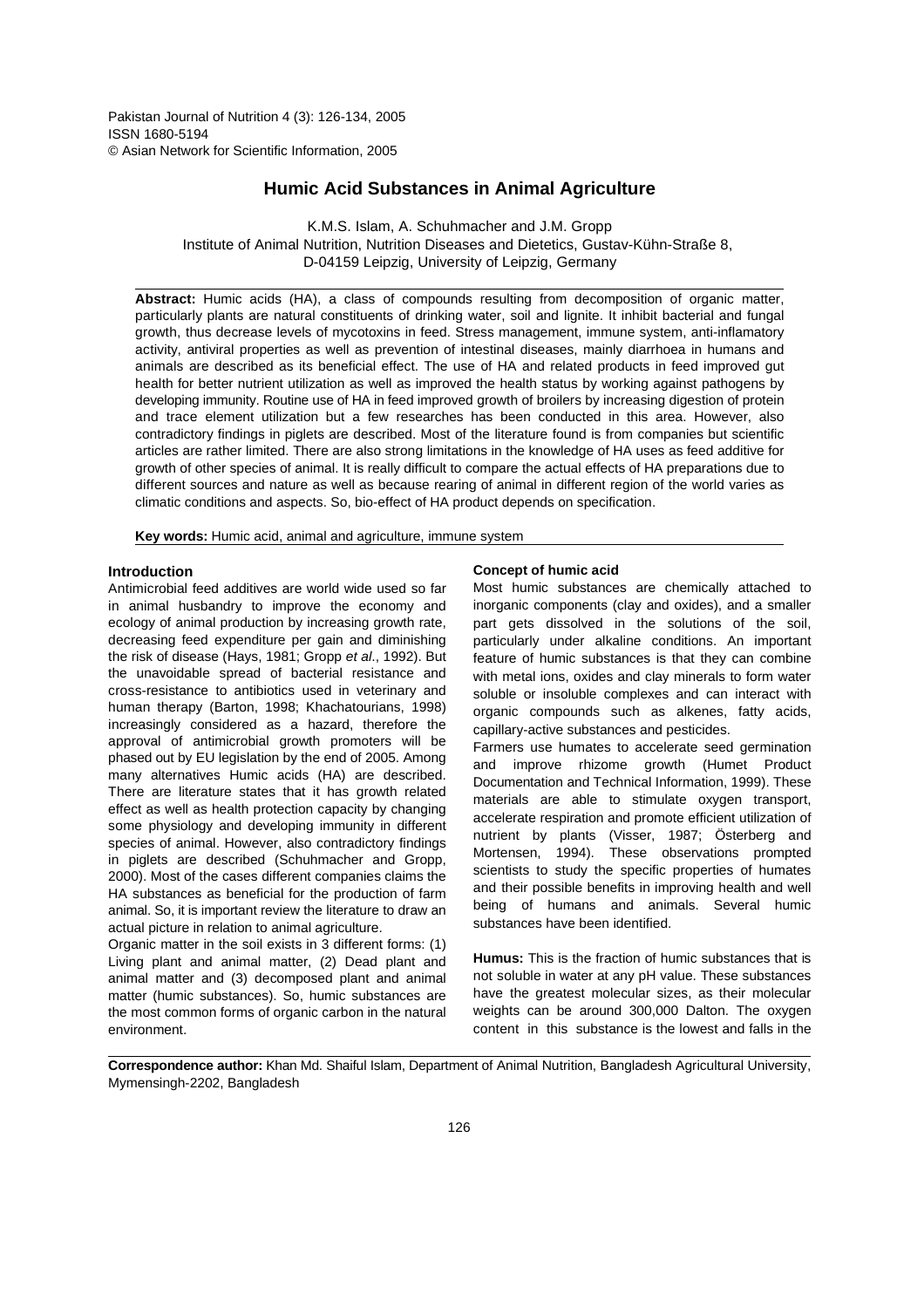

Fig. 1: Oxidized HA molecule

highest, being around 4 %. Because of the high organic matter) differs from their theoretical formula molecular weight, the negative surplus charge on their because a part of its chemical structure has been surfaces is insufficient for peptising the oxidized. These broken bonds create places on the macromolecules even at strongly alkaline pH, and so molecules where micronutrient ions can be absorbed. their mobility in the soil is insignificant when in a The oxidized sites give the entire molecule a negative coagulated state. coagulated state. coagulated state. coagulated state.

soluble in water under acid conditions (below pH 2), but analytical methods. A chemical structure for the basic become soluble at a greater pH (HuminTech, 2004). skeleton of HA is based on alkylbenzenes,- Humic acids are soluble in dilute alkaline solutions and napthhalenes and -phenanthrenes. precipitate as soon as the solution becomes slightly Soluble HA is available as either potassium humates or acidic. These substances have medium molecular size sodium humates (ie HA is only soluble in an alkaline and their molecular weight is around 5,000 to 100,000 base). Potassium humates are the product of choice for Dalton. Oxygen represents 33-36 %, while nitrogen the soil because extra sodium is rarely required. Sodium represents 4 % in this substance. Because of their humates are preferable for animals as sodium is an medium molecular size, sufficient negative surplus important inorganic electrolyte for animal. charge on their surfaces for peptising the macromolecules will occur only in a more alkaline **Bioavailability and Composition of Humic Acid** medium with a pH over 8 and thus their mobility in the **Products**<br>soil is limited in neutral acidic-alkaline conditions. A sample

**Fulvic acids:** Fulvic acids are soluble under all pH bioactive organic groups (Faust, 1998). conditions. Those dissolve in dilute alkaline solution a) 3.32 % carbonyl, carboxyl and quinone groups and will not precipitate even if the solution turns slightly b) 28.1 % of phenol hydroxyls and nitrogen-containing acidic. These substances have the lowest molecular aromatic groups size, as their molecular weight is around 2,000 Dalton. c) 7.78 % of aromatic and heterocyclic compounds This is the material with the highest oxygen content d) 44.7 % of protonated aromatic carbons (around 45-48 %) and the lowest nitrogen content (less e) 16.06 % of methyl and methylene groups than 4 %). Because of their low molecular weight their Total bioactive organic group (a-d) in that sample of surface negative surplus charge is sufficient to peptise humate was 83-94 %. The activity had been confirmed the macromolecules even at neutral or slightly alkaline by bioassay that had connected those bioactive organic conditions resulting in significant mobility in the soil. chemicals to the humates on plants and animal cells

based on solubility but identified as a component of Humintech GmbH, Heerdter Landstr. 189/D, D-40549 humic substances.  $\blacksquare$  Düsseldorf, Germany, is (1) Water 14,50 %; (2) Ash (DM

range of 32-34 %, while the nitrogen content is the derived from a type of leonardite (highly oxidized form of **Humic acids:** Humic acids are humic substances not because of the unavailability of adequate and sensitive the past these compounds have been largely overlooked

A sample of Humisolve-R (Faust Bio-Agricultural Services) containing 73 % HA shows the following

- 
- 
- 
- 
- 

(Faust, 1998).

**Phenolic acids:** These substances are not defined Certified composition of HA/HuminFeed produced by **Chemical structure of humic acid** Sodium 8,9 %;(5) pH (in 10 % solution) 9 to 10. In a case Bio-Liquid Complex (Bio Ag Technologies International) study by Enviromate TM, 2002, the HA material contained basis) 26,00 %; (3) Humic acids (DM basis) 74,00 %; (4)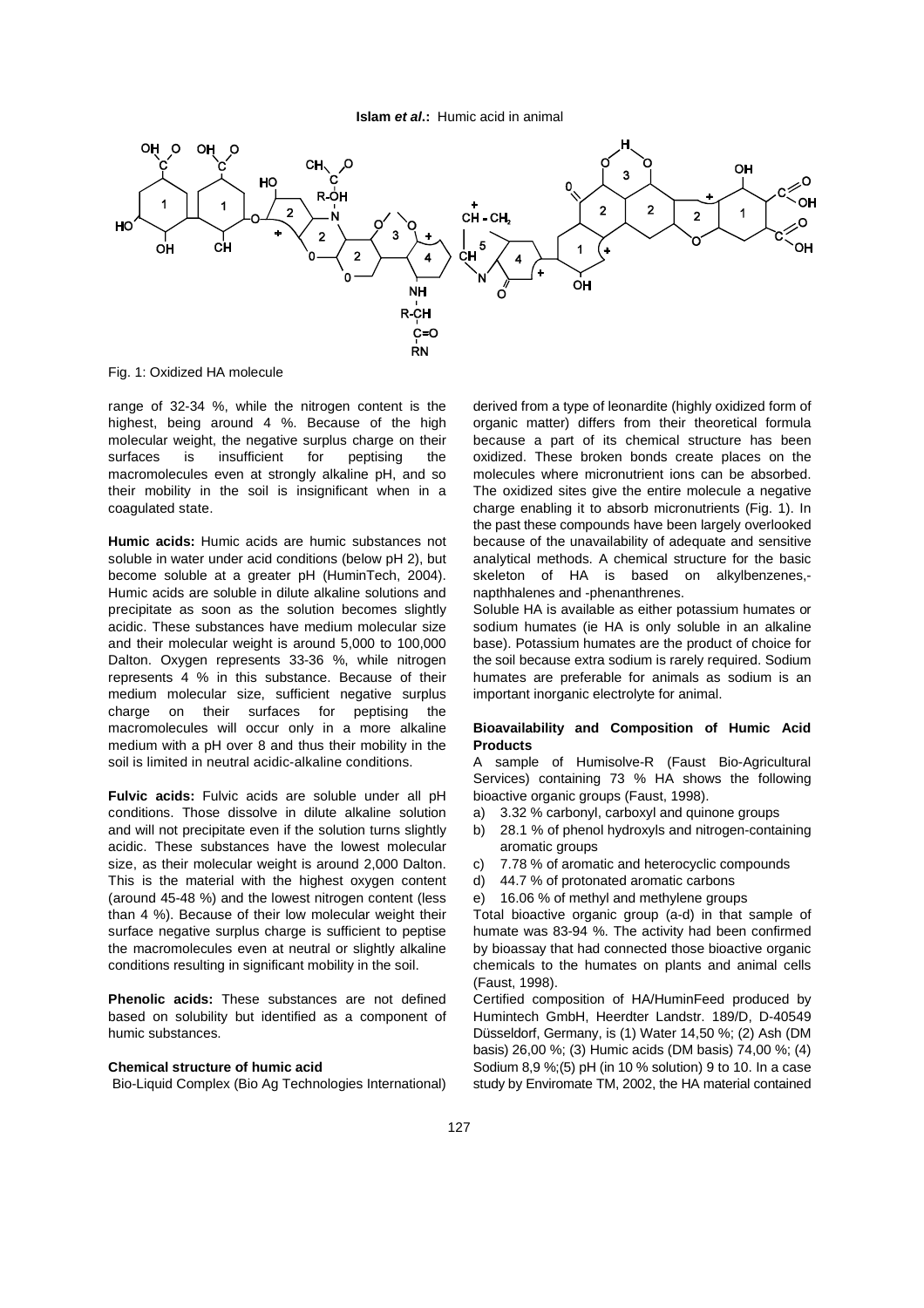| Table 1: Effect of dietary Farmagülatör DRY <sup>™</sup> Humate on performance of male broilers (Kocabagli et al., 2002) |        |                                                     |                      |                    |                    |                   |                  |  |
|--------------------------------------------------------------------------------------------------------------------------|--------|-----------------------------------------------------|----------------------|--------------------|--------------------|-------------------|------------------|--|
| Dietary                                                                                                                  | Hatch  | Body                                                | Bodv                 | Feed:gain          | Feed:gain          | Feed:gain         | Overall          |  |
| regimes                                                                                                                  | weight | weight (g)<br>(21 d)                                | weight (g)<br>(42 d) | (g.g)<br>$(0-21d)$ | (g.g)<br>$(22-42)$ | (g.g)<br>$(0-42)$ | mortality<br>(%) |  |
| NAFH <sup>1</sup>                                                                                                        | 45.6   | 758                                                 | 2346 <sup>b</sup>    | 1.68               | $2.14^{a}$         | 1.99              | 8.0              |  |
|                                                                                                                          | 45.5   | 735                                                 | $2394^{ab}$          | 1.74               | $2.03^{ab}$        | 1.95              | 1.0              |  |
|                                                                                                                          | 44.9   | 749                                                 | $2451^a$             | 1.67               | $1.99^{b}$         | 1.89              | 5.0              |  |
| $FH_{(0-42)}$                                                                                                            | 44.6   | 737                                                 | 2428 <sup>ab</sup>   | 1.71               | 1.99 <sup>b</sup>  | 1.92              | 7.0              |  |
| SEM                                                                                                                      | 0.31   | 7.9                                                 | 25.9                 | 0.039              | 0.037              | 0.032             | 2.03             |  |
| P- value                                                                                                                 | 0.144  | 0.140                                               | 0.029                | 0.545              | 0.0416             | 0.2522            | 0.114            |  |
| $FH_{(0-21)}^2$<br>$FH_{(22-42)}^{3}$                                                                                    |        | $\sim$ $\sim$ $\sim$ $\sim$ $\sim$ $\sim$<br>$\sim$ | $- - - -$            | .                  | - - - - - - - - -  | $\sim$ $\sim$     |                  |  |

<sup>1</sup>No added Farmagulator DRY<sup>™</sup> Humate; <sup>2</sup>Farmagulator DRY<sup>™</sup> Humate provided from 0 to 21 d (2.5 kg/ton feed); <sup>3</sup>Farmagulator DRY<sup>™</sup> Humate provided from 22 to 42 d (2.5 kg/ton feed); <sup>4</sup>Farmagulator DRY™ Humate provided from 0 to 42 d (2.5 kg/ton feed)

Table 2: Effect of HA containing diets on live weight, feed conversion efficiency (FCE; gLWG/1000 g feed intake) and mortality of broiler<sup>1</sup>

| Code                                 | (1)                | (2)              | (3)               | (4)         | (5)             | (6)              |
|--------------------------------------|--------------------|------------------|-------------------|-------------|-----------------|------------------|
| Humic acid (g kg <sup>-1</sup> feed) | 0                  | 0.3              | 0.6               | 1.2         | 2.4             | 4.8              |
| <b>Composition of feed</b>           |                    |                  |                   |             |                 |                  |
| CP (g/100g air dry sample)           | 26.20              | 26.16            | 26.00             | 25.70       | 25.06           | 23.47            |
| ME (MJ $kg^{-1}$ feed) <sup>2</sup>  | 12,73              | 12.69            | 12,65             | 12,54       | 13,09           | 12,52            |
| <b>Performance of broiler</b>        |                    |                  |                   |             |                 |                  |
| Weight /bird on day 7                | $193.4^{\circ}$    | $193.5^{\circ}$  | $192.0^{\circ}$   | $192.3^{a}$ | $185.0^{\circ}$ | $174.2^{b}$      |
| Weight /bird on day 14               | $547$ <sup>a</sup> | 541 <sup>a</sup> | 543 <sup>a</sup>  | 536a        | 521a            | 483 <sup>b</sup> |
| Weight /bird on day 35               | 2408               | 2369             | 2335              | 2355        | 2310            | 2301             |
| FCE from 0 to7 days                  | $1011^a$           | $988^{ab}$       | 1020 <sup>a</sup> | $992^{ab}$  | $921^{\circ}$   | $930^{bc}$       |
| FCE from 0 to 35 days                | 723 <sup>a</sup>   | $712^{ab}$       | $715^{ab}$        | $709^{ab}$  | $701^{ab}$      | 689 <sup>b</sup> |
| Mortality (%)                        | 8.75               | 5.00             | 1.25              | 2.50        | 1.25            | 5.00             |

CP-Crude protein; Research conducted at the Institute of Animal Nutrition, Nutrition Diseases and Diatetics, University of Leipzig, <sup>1</sup> Germany. <sup>2</sup>Calculated from FMV (ME in MJ/kg = g Crude protein x 0.01551 + g Crude Fat x 0.03431 + g Starch x 0.01669 + g Sugar x 0.01301) according to German legal regulations (see Weinreich et al., 2002). <sup>abc</sup>Different superscripts in the same row differ significantly (p<0.05)

12.50 %; (4) Carbohydrates 51.20 %; (5) Nitrogen 1.14 period). Feeding FH during the grower period had the %; (6) Moisture 8.60 %; (7) Humic acids 42-48 %; (8) most beneficial effect in terms of growth and feed Fulvic Acids 12 % of HA. Many other literatures (not conversion (Table 1). An other study (Eren et al., 2000), mentioned here) showed that the HA composition varies compared the effects of dietary humate (Farmagülatör between the HA preparations of different companies but also between the different sources (soil), they were broiler performance from 0 to 42 d. Although there was extracted from. The stracted from that that is no performance difference at 21 d, the authors found that

veterinary drug at EU level although many literatures tibia bone ash of male broilers were significantly indicated those as feed additives claiming growth promotion effect. g kg . Also a recent study conducted by the author at the -1

feed: In recent years, it has been observed that humates the inclusion of HA during later stage in broiler diet could included in feed and water of poultry promotes growth more beneficial in respect of performance (Table 2). (Bailey et al., 1996; Parks, 1998; Shermer et al., 1998; In 1998, a test was carried out on a wide scale at the Eren et al., 2000). Kocabagli et al. (2002) studied to use Severny pedigree poultry breeding state farm near the  $(2.5 \text{ g kg}^{-1})$  of Farmagülatör DRY<sup>TM</sup> Humate (FH) town of Bratsk. The poultry losses decreased by 50%, (Farmavet International) on live performance, carcass while the live weight in five weeks increased by 30% weight, and the abdominal fat pad of broilers during (Teravita, 2004). The results, shown in the Fig. 2, different feeding periods (control-without FH), FH from 0- strongly supported the recent findings of the author

(1) Crude protein 7.10 %; (2) Ash 8.33 %; (3) Crude fibre 21 day (starter period), FH from 22-42 days (grower **Humic acids as feed additive** strategies are significantly improved the live weights of broilers at 42d. Humic acids are not approved as feed additive, but as They also showed that serum Na+ concentration and **Better performance by improving nutritive value of** Diatetics, University of Leipzig, Germany indicated that DRY<sup>TM</sup>) supplementation at 1.5 and 2.5 g  $kg^{-1}$  feed on dietary supplementation of humate at 2.5 g  $kg<sup>-1</sup>$ elevated when humate was fed at 2.5 g kg<sup>-1</sup> but not 1.5 Institute of Animal Nutrition, Nutritional Diseases and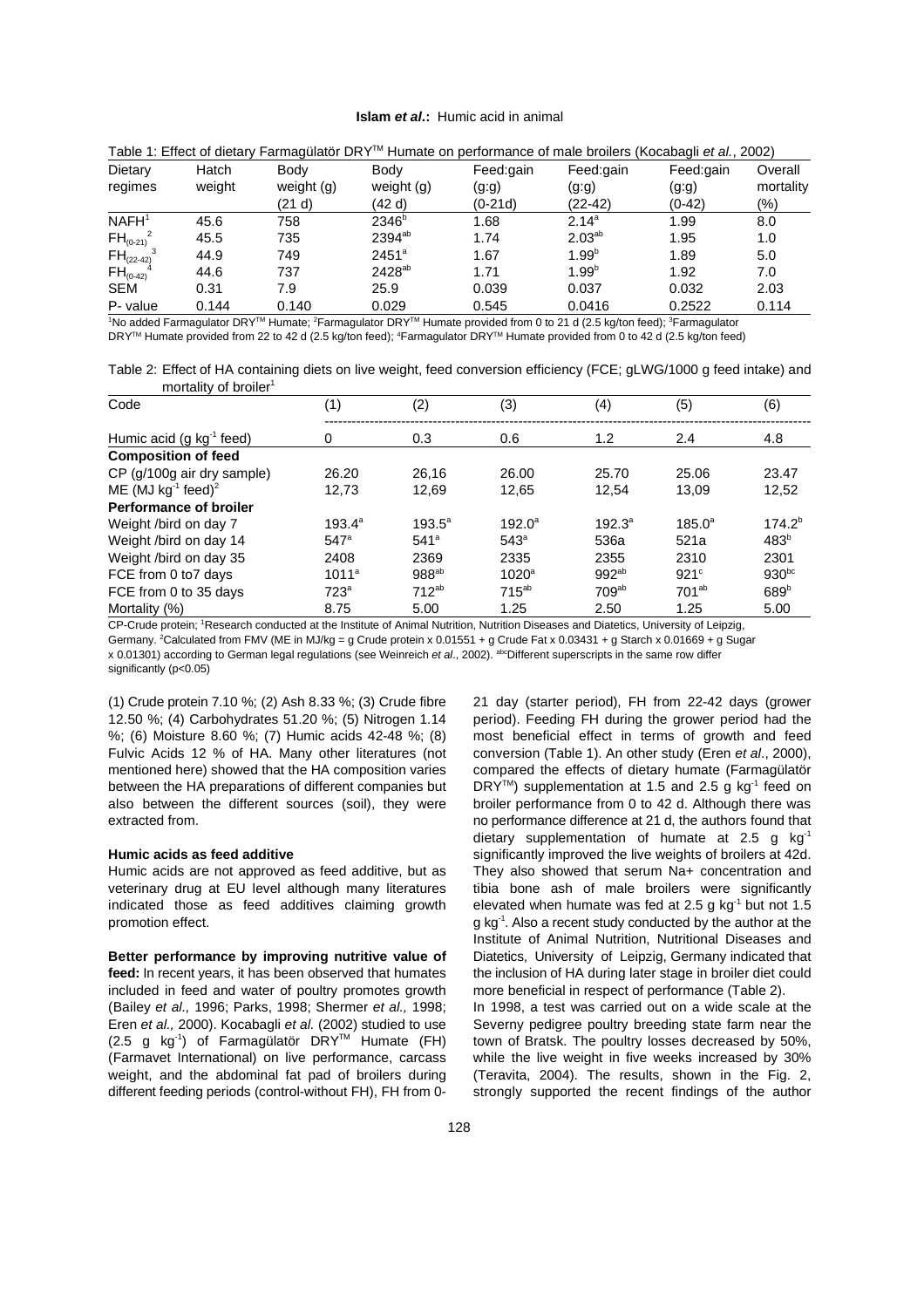

Fig. 2: The effect of the humate supplements on poultry loss (a) and live weight gain in poultry (b).

(Table 2) in respect of mortality but not strong for growth. 11.5 %, phosphorus by 6.7 %, albumen by 24.3 %, and Conversely Bailey et al. (1996) found that feeding 5 g the \$-globulin level increased by 32 %. In broilers feed Menefee® humate (MH) kg<sup>-1</sup> feed (Sundine Enterprises, activated the synthetic phase of albumineous exchange. Inc.) to male broilers did not affect body weight, but As a result, there was a 10 % increase in body weight, improved feed conversion at 35 d. They also reported and an immunity rise by 5-7 % (TeraVita, 2004). that dietary MH supplementation increased mortality Yasar et al., 2002, concluded that HA caused increased significantly but also body weight by day 42 in female weight gain in rats. The improved weight gain was broilers. In another report with turkeys feeding MH associated with increased ileal epithelial mass, improved weight gain and feed conversions from 8 to increased feed intake, improved feed:gain ratio and 12 wk of age (P<0.05), but this response did not persist increased nitrogen retention in rats. until 20 wk of age. But, incorporation of humates in the feed of chickens has reduced unspecific deaths by 3 to **Replacing antibiotic growth promoter:** Replacing

ensure an improved utilization of nutrients in animal considerably improved. The use of HA in animal feed feed. This leads to an increase in live weight of the excludes of course the possibility of antibiotic residue or animal without increasing the amount of feed given to microbial resistance (Humin Tech, 2004). the animal (HuminTech, 2004). In the same brochure it Simultaneously, as a result of a higher food conversion is mentioned that diet digestibility as a result of rate and enhanced absorption of nitrogen by the animal, maintaining optimum pH in the gut increases, resulting nitrogenous wastes and odour are reduced. It was also in lower levels of nitrogen excretion and less odour. concluded by Ceylan and Ciftci, (2002), that HA would be Moreover, HA is said to improve protein digestion as well an alternative to antibiotic growth promoters in broiler as calcium and trace element utilization. The calcium of diets.

The HA also leads to increased milk production and increased butterfat percentage in dairy cows, improved **Health value of humic acid substances** feed efficiency, decreased feed costs, reduced fly Scientists at the Drepropetrovish Agricultural Institute in population and reduced costs for insect control. Moscow revealed humate as harmless with respect to Furthermore, the weaning weights increased and faster blood, cardio-vascular system, endocrine system and weight gains were observed, while problems with other vitally important organs using patho-histological scours greatly decreased (Livestock R. Us, 2003). On and histo-chemical methods. The toxicity of naturally the whole, HA should increase the animal's resistance occurring HA is remarkably low (Thiel et al., 1981). An

control. The bull-calves that had been fed with humates. had an increase of 21.2 % body weight than control. The weight (Laub, 1998b). haematological data of animals in both humate-fed Humic acids should inhibit pathogenic bacterial growth groups showed increased levels of haemoglobin by and growth of moulds, thus decreasing levels of

5 % (Stepchenko et al., 1991) also supported by antibiotic with HA as growth promoter in animal feed Kocabagli et al. (2002) and the recent work of the author does not cause any loss in the performance of animals. (Table 2). On the contrary, performance factors (LWG, FI, FCR and Humic acids stabilize the intestinal flora and thus faeces consistency - scour assessment) of animals are

against heat stress.  $LD_{50}$  of 0.536g kg<sup>-1</sup> bw can be considered as Calves born from cows that have been fed humates, had confirmation of the harmlessness of humate (Lotosh, a 13.4 % more weight within four months compared to 1991). Current repeat toxicity studies in rodents indicated total safety at levels up to 50 mg kg<sup>-1</sup> body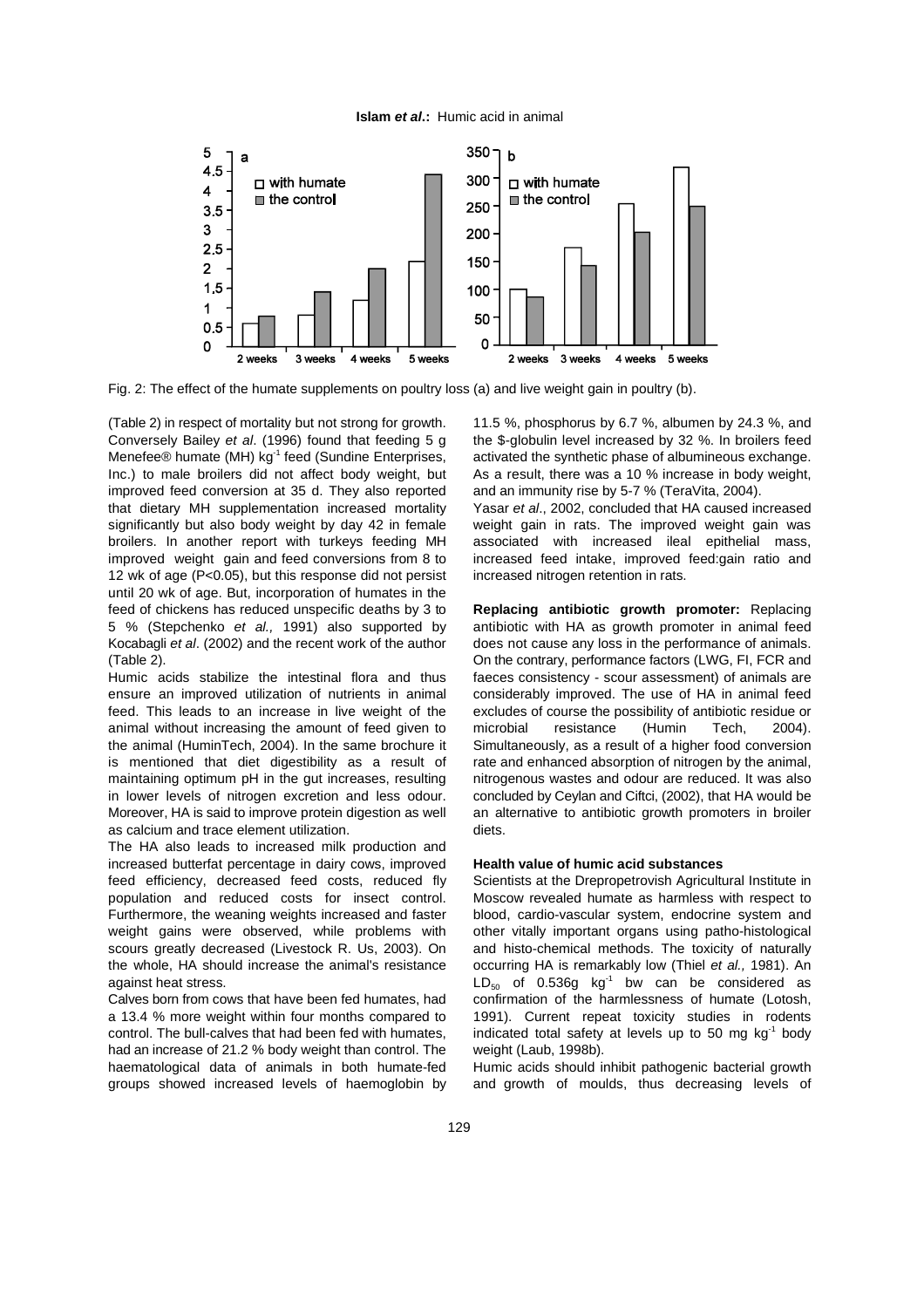| Table of Holding organ worght (information and Darba labilion) in porcont or body worght or harmo dold four bronon |       |       |       |       |       |       |  |  |
|--------------------------------------------------------------------------------------------------------------------|-------|-------|-------|-------|-------|-------|--|--|
| Code                                                                                                               |       | ⊂     | (3)   | (4)   | (5)   | (6)   |  |  |
| Humic acid (g kg <sup>-1</sup><br>feed)                                                                            |       | 0.3   | 0.6   | 1.2   | 2.4   | 4.8   |  |  |
| Liver                                                                                                              | 2.21  | 2.34  | 2.20  | 2.31  | 2.22  | 2.19  |  |  |
| Spleen                                                                                                             | 0.08  | 0.11  | 0.10  | 0.10  | 0.08  | 0.09  |  |  |
| Bursa fabricii                                                                                                     | 4.22  | 4.46  | 3.23  | 4.15  | 2.92  | 3.26  |  |  |
| Thyroid gland                                                                                                      | 0.009 | 0.012 | 0.011 | 0.011 | 0.011 | 0.010 |  |  |
|                                                                                                                    |       |       | .     |       |       |       |  |  |

| Table 3: Relative organ weight (liver, spleen and Bursa fabricii) in percent of body weight of humic acid fed broiler |  |
|-----------------------------------------------------------------------------------------------------------------------|--|
|-----------------------------------------------------------------------------------------------------------------------|--|

NB: Experiment conducted for a period of 35 days at the Institute of Animal Nutrition, Nutrition Diseases and Dietetics, University of Leipzig, Germany. No significant differences observed among the treatments for different parameters (p>0.05)

| Table 4: Morphometric parameters of thyroid gland of chicks offered different levels of humic acid in feed |  |  |  |
|------------------------------------------------------------------------------------------------------------|--|--|--|
|                                                                                                            |  |  |  |

| Code                                        |                   | (2)          | (3)                | (4)                | (5)          | (6)                 |
|---------------------------------------------|-------------------|--------------|--------------------|--------------------|--------------|---------------------|
| Humic acid (g kg <sup>-1</sup> feed)        |                   | 0.3          | 0.6                | 1.2                | 2.4          | 4.8                 |
| No. of follicles/location*                  | $19.64^{\circ}$   | $17.34^{ab}$ | $18.38^{ab}$       | $12.68^{b}$        | $17.91^{ab}$ | $18.04^{ab}$        |
| Diameter of follicles $(\mu m)$             | $64.41^a$         | $70.58^{ab}$ | $71.1^{ab}$        | 84.47 <sup>b</sup> | $70.30^{ab}$ | 69.96 <sup>ab</sup> |
| <sup>1</sup> Height of epithelia ( $\mu$ m) | 4.23              | 4.35         | 4.23               | 4.59               | 4.11         | 4.00                |
| <sup>1</sup> Length of nucleus $(\mu m)$    | $5.31^{a}$        | $5.11^{ab}$  | 4.96 <sup>ab</sup> | 4.72 <sup>b</sup>  | $4.74^{b}$   | $4.74^{b}$          |
| <sup>1</sup> Width of nucleus $(\mu m)$     | 2.80              | 3.00         | 3.00               | 2.95               | 2.76         | 2.65                |
| No. of hyperplasia                          | $1.05^{\text{a}}$ | $0.79^{ab}$  | $0.67^{ab}$        | $0.59^{ab}$        | $0.51^{b}$   | $0.75^{ab}$         |
| <b>FEI</b>                                  | 15.38             | 16.33        | 16.98              | 18.66              | 17.36        | 17.80               |

\*(367.53X285.75 µm); NB. Ten birds per group and 11 location of each slide from right lobe were considered; Ten replicates were <sup>1</sup> considered per location of the slide from a bird and 110 replications per bird/slide. Follicle epithelium index (FEI) = Follicle diameter (  $\mu$ m)/Epithelial height (  $\mu$ m). abcDifferent superscripts in the same row differ significantly (p<0.05)

mycotoxin, which should lead to improved gut health capable to carry more oxygen in presence of humate. (Humin Tech, 2004). Dermal, oral or subcutaneous This additional oxygen causes feelings of euphoria, application of HA leads to inhibitory effects on similar to hyperventilating, during the first few days of inflammation. The ability to inhibit inflammation is taking humate. Healing of injuries, as a result of believes to be related with the flavonoid groups additional oxygen, is much quicker. Cutting horses have believes to be related with the flavonoid groups

mucous epithelia of the gastro-intestinal tract against been reduced by the usage of humates. According to infections and toxins (Kühnert et al., 1991). The macro-<br>
Dabovich et al., 2003, a HA product Promax has colloidal structure of HA ensures a good shielding on nutriceutical properties in that it stimulates neutrophil the mucous membrane of the stomach and gut, the activity which may protect against bacterial pathogens peripheral capillaries and damaged mucous cells. As a and reduce mortality during acute bacterial infection. result of this process, the resorption of toxic metabolites is reduced or fully prevented, especially after infections, **Mineral transfer:** Humic acids act as dilator increasing in case of residues of harmful substances in animal the cell wall permeability. This increased permeability feed or when it is switched to new feeds. Furthermore, allows easier transfer of minerals from the blood to the HAs also help to prevent excessive loss of water via the bone and cells. Calcification of a bovine implant was intestine (HuminTech, 2004). Those are used in horses, improved by 16% (Kreutz and Schlikekewey, 1992). ruminants, swine and poultry at an oral doses level of There are also changes in intracellular divalent calcium 500 to 2000 mg kg<sup>-1</sup> bw for the treatment of diarrhoea, levels (Yang et al., 1996). Hoewever, literature also dyspepsia and acute intoxications. The reports binding of iodine from foods (Summers et al.,

benefits due to HA and related products, they are given (Seffner et al., 1995). But reverse concluded by (Huang below. **Example 2 below**. **et al., 1994) that the HA do not induce goiter, but they** 

has no effect on bleeding time, clotting time, thrombin Nutrition, Nutrition Diseases and Diatetics, University of time, plate count, or induced platelet aggregation Leipzig, Germany indicated the absence of goiter genic (Malinowska et al., 1993). Red blood cells (RBC) and effect in broiler showing lack of dose related effects on haemoglobin level remained on normal levels under the visceral organs and histomorphometric parameters of influence of humate in comparison with control (Lotosh, thyroid gland (Table 3 and 4). Just as fulvic acid carries and<br>1991). Literature has indicated that the RBC was life-sustaining minerals to the body also captures and

contained in HA. **Analyzing inflammations frequently from their rigorous** ankle inflammations frequently from their rigorous Humic acids are able to form a protective film on the training programs. Healing times for these injuries have

There are some parameters indicating physiological 1989) so that antithyroideal effects could be supposed **Blood parameters:** For humans 100-300 mg kg<sup>-1</sup> bw a recent study by the author at the Institute of Animal life-sustaining minerals to the body also captures and may enhance the goitrogenic effect of low iodine. From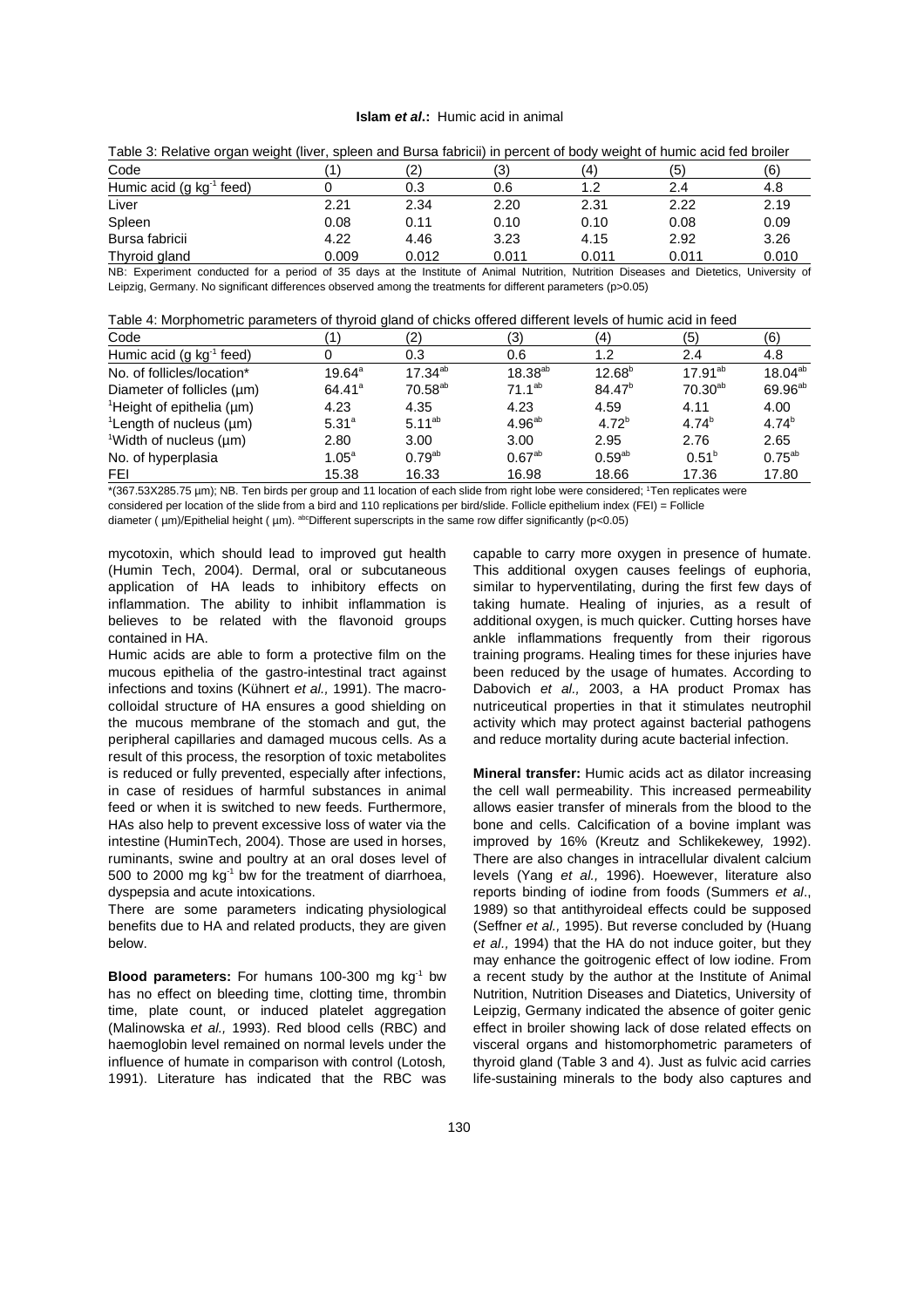indicated that the HA had differentiated effects upon pathogens such as E. coli (HuminTech, 2004). trace elements in laboratory rat. Plasma iron levels were According to CVMP, 1999, the intramuscular injection of hardly affected, while copper and zinc levels were initially  $\qquad$  the HA sodium salt (1 mg kg<sup>-1</sup> bw) to rabbits had no

HA given to the rat for 8-14 weeks result in histological albumine/globuline ratio in plasma (marked increase of signs of goitre and trace it back to a reduced iodine the \$-globulin fraction). Pukhova et al. (1987) found that availability in the intestine. So, it is contradictory of the sodium humate increases the lifespan of mongrel rats recent findings of the author because (Table 3 and 4) exposed to lethal doses of cobalt radiation. Seffner et al., 1995, applied to drinking water, were comparable to our 2.4 g kg<sup>-1</sup> feed. The rat diet contained **Anti-inflammatory properties:** Humic acids isolated (by certificate of the producer) 0.9 mg I kg<sup>-1</sup>. Authors from peat exhibited significant efficacy for adhesions experimental diet contained 2.5 mg added I kg<sup>-1</sup> feed. when tested on female rats that had standardized Both dosages were quite above the requirement or the lesions placed on both uterine horns and the allowance data. Probably, (i) high iodine of diet inhibited peritoneum of the anterior abdominal wall (Yang et al., the potential occurrence of goitre, (ii) the method was too 1996). According to Kühnert *et al.*, 1982 the humic rough to detect the initial stage of iodine deficiency, and substances, including peat and sodium humates, are (iii) length of the feeding trial was to short. known to exhibit anti-inflammatory properties. Not only

reduce the production of stress causing hormones. This damaged tendons and bone. Tendon strength has been has been cumulated from animal behaviour, in particular shown to increase by as much as 75% (Iubitskaia and from calves first entering the arena. Animals on humate Ivanov. 1999: Kreutz and Schlikekewev. 1992). from calves first entering the arena. Animals on humate are less affected by the outside stimulus of the crowds or confining areas of the arena. This effect has also **Anti-viral properties:** Humates are effective media been noted on sheep, horses, cattle and hogs. In dairy additives for the production of antibiotics in the soil operations, those animals not on humate aggressively (Huck et al., 1991). Humic substances have long been eat their rations while humate animals leisurely graze known to exhibit antiviral properties in particular against (Enviromate, 2002). rhinoviruses (Enviromate, 2002). Viral pathogens for

levels increased 400 to 5000 times with the addition of simplex virus type 1 and 2 (Schiller et al., 1979; Thiel et 300 ppm humate into the soil. Humates added to feed al., 1981; Thiel et al., 1977; Laub 1998a; Laub 1998b, stimulate the microbial growth and the extent can be and Knocking, 1991), human immunodeficiency virus quite large depending upon the species, the culture (HIV) (Laub 2000; Laub, 1995), influenza type A and B medium, and the environment (Huck et al., 1991). (Laub 2000 and Enviromate, 2002), as well as other Species for which natural humic substances have been respiratory tract infections (Schultz, 1965; Knocking, shown to be inhibitory include C. albicans, Ent. cloacae, 1991 and Jankowski et al., 1993). Prot. vulgaris, Ps. aeruginosa, S. typhimurium, St. In earlier times, HAs have also been employed as aureus, St. epidermidis, and St. pyogenes (Riede et al., veterinary medicine therapy successfully employing peat 1991). It seems that within the body, humates stimulate mull (extracted HA) to prevent the transmission of foot the "good" microbes while suppressing the "bad" and mouth disease in pigs (Schultz, 1965). Lotosh, microbes.

Testing of milk during field trials often indicates an increase of microbes in the milk, an indication to the dairyman of impending mastitis. As a result of feeding humates, mastitis cases within the milking herd dropped from an average of 3 to 4 cases daily to 4 cases in a month (Mosley, 1996). Additional confirmation of reduction of mastitis was observed in lactating female goats.

**Immune system:** By improving immune functions in the animal, HA are able to reduce the incidence of diarrhoea and other digestive upsets to a considerable extent as

removes toxic metals from the body. Fuchs et al., 1982, well as to improve the animal's defences against suppressed with a tendency for recovery after 60 days. effects on haematological parameters and the glucose Seffner et al., 1995, could show that small amounts of concentration in blood, but affected the

**Stress management:** Literature reports that humates shown to bond to the collagen fibers to aid in repair of does the humate relieve from inflammation, it has been

**Microbial interaction:** In soil tested for microbial activity, effective include in particular Coxsackie virus A9, herpes which soil-extract materials have been shown to be

> 1991, mentioned the humate as a pharmacy that raises resistance against non-specific diseases. This fact was confirmed by using such models as atoxic anemia, toxic hepatitis, peptic ulcer and hypercholesterolemia.

> **Liver effects:** In an experimental model with partially hepatectomised rats, long-term application of HA resulted in the stimulation of omithine decarboxylase, an increase in spermidine and histamine as well as DNA and RNA levels, and in overall liver mass (Maslinski et al., 1993). It is also clear that the humate plays a role in the liver function and protects somewhat from disease and/or disturbances (Lotosh, 1991).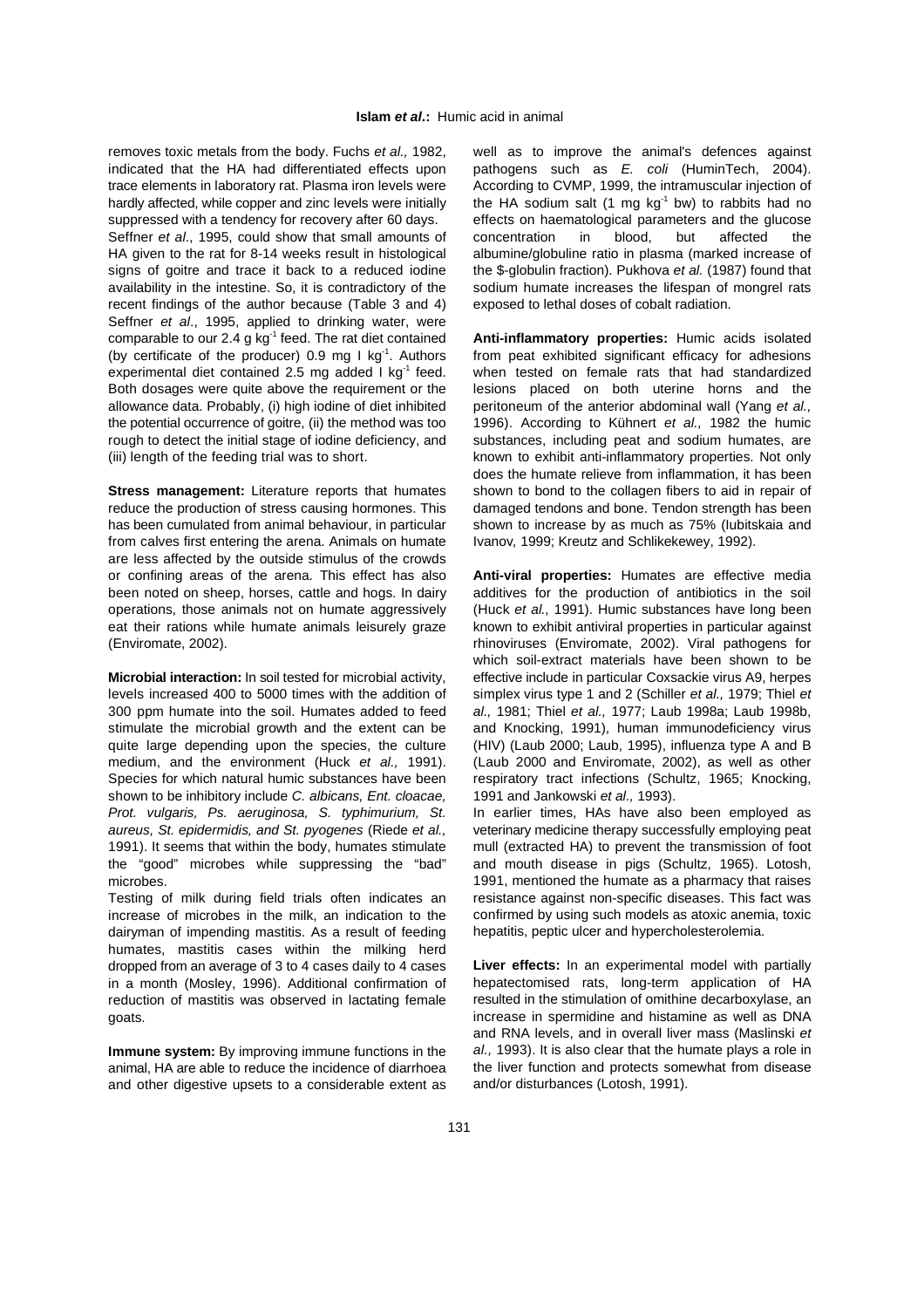researchers have discovered that using humate decreases volatile ammonia in animal waste by 64%, reduces odour, and improves the nitrogen to phosphorus ratio in the waste (Parker et al., 2001). Scientists are developing rations formulated to enhance manure characteristics while maintaining the performance of animal (Greene and Cole, 2000; Mosley, 1996).

### **Residue in food material**

In residue studies swine orally received a mixture of Humocarb and concentrated HA (ratio 16:1) at a dose level of 500 and 2000 mg  $kg<sup>-1</sup>$  bw day<sup>1</sup> for 30 days and sheep orally received 1000 to 2000 mg kg<sup>-1</sup> bw day<sup>-1</sup>. At the end of the treatment periods no HA could be detected by a photometric method (limit of detection: 10 to 50  $\mu$ g ml<sup>-1</sup>) in blood plasma and muscle, liver and kidney (CVMP, 1999). The results obtained by different researchers (Lange et al., 1996; Kühnert et al., 1989) indicated that HA 1500 is toxicologically not harmful after oral administration. Taking into account the pharmacokinetic data, residues of the substance in animal tissues can be ruled out with high significance. They also found that after oral administration of 500 mg HA 1500 kg<sup>-1</sup> bw, the half life period was 1.5 hours and maximum plasma concentration was  $3 \mu q$  ml<sup>-1</sup>.

**Conclusion:** There is no doubt that HA has many beneficial effect like antibacterial, antiviral and anti inflammatory in animals, improves immune system, stress management and reduce odour in faeces. It also has positive effect on liver functioning. Ultimately reduces mortality and increases growth in poultry. But the level of benefits is now questionable for ruminants because due to its antimicrobial affect may cause depression of protein synthesis by reducing rumen microorganism. Supported literature those indicates the HA as growth promoter in ruminants seems weak in this aspects and facing question. It's affect as goitrogenic substance in rat is rejected in case of poultry by recent findings. So, in relation to growth promoter, using routinely is not so positive but where health risk is higher might be reflect beneficial due to protection of diseases. It is also difficult to compare the actual effects of HA preparations due to different sources and preparations as well as because rearing of animal in various region of the world differing the climate.

### **References**

- Barton, M.D., 1998. Does the use of antibiotics in animals affect human health. Aust. Vet. J., 763: 177- 180.
- Bailey, C.A., K.E. White and S.L. Donke, 1996. Evaluation of Menefee Humate<sup>™</sup> on the performance of broilers. Poult. Sci., 75(Suppl. 1): 84. (Abstr.).
- **Odour reduction:** Texas A and M University System Ceylan, N. and I. Ciftci, 2002. The effects of some alternative feed additives for antibiotic growth promoters on the performance and gut microflora of broiler chicks. Turk. J. Vet. Anim. Sci., 27: 727-733.
	- CVMP (Committee for Veterinary Medicinal Products), 1999. Humic acid and their sodium salts (summary report). The European Agency for the Evaluation of Medicinal Products. EMEA/MRL/554/99-FINAL February 1999.
	- Dabovich, L.A., L. Hulbert, A. Rudine, S. Kim F. Ji and J.J. McGlone, 2003. Evaluation of nutriceutical effects on pig immunity: Effects of Promox. 2003 Southern Section ASAS meeting. Pork Industry Institute, Department of Animal and Food Science, Texas Tech University, Lubbock, TX 79409.
	- Enviromate, T.M., 2002. Effects of humic acid on animals and humans (literature review and current research). Effects of humic acid. Enviromate Inc. 8571 Boat Club Road, Forth Worth, Texas 76179. http://www. enviromateinc.com /effect sha.asp
	- Eren, M., G. Deniz, S.S. Gezen and I.Ì. Türkmen, 2000. Broyler yemlerine katilan humatlarin besi performansi, serum mineral konsantrasyonu ve kemik külüüzerine etkileri. Ankra Üniv. Vet. Fak. Derg., 47: 255-263.
	- Faust, R.H., 1998. What is the formula for humic and fulvic acids? New information!! Untitled article. http://www.bioag.com/whats-in-humates.html
	- Fuchs, V., S. Golbs, M. Kühnert, W. Schopeck and B. Stier, 1982. Studies into action of humic acids on selected trace elements in laboratory rats. Arch. Exper. Vet. Med., Leipzig 36. March, 2: 187-191.
	- Gropp, J., D. Birzer and A. Schuhmacher, 1992. Vom Gesamtnutzen der Futterzusatz-stoffe; ein Beitrag zur Auflösung des Widerstreits von Ökonomie und Ökologie. pp.168-204. Schriftenreihe der Akademie für Tiergesundheit, Bonn, Band 3. Verlag der Ferber'schen Universitätsbuchha-ndlung Gießen.
	- Greene, L.W. and A. Cole, 2000. Efficient waste and odor management for feedlots.-USDA/ARS. The Agriculture Program, Texas A & M University System, AGCOM 5-1-00. http://agprogram.tamu.edu/; press release, May, 2000.
	- Hays, V.W., 1981. The Hays Report: Effectiveness of feed additive usage of antibacterial agents in swine and poultry production. Long Beach, CA: Rachelle Laboratories, Inc.; Report, 12476-01,5/pp81.91.
	- Huck, T.A., N. Porter and M.E. Bushell, 1991. Effect of humates on microbial activity. Gen. Microbiol. 137: 2321-2329.
	- Huang, T.S., F.J. Lu, C.W. Tsai and I.J. Chopra, 1994. Effect of humic acids on thyroidal function. J. Endocrinol. Invest., 17: 787-791.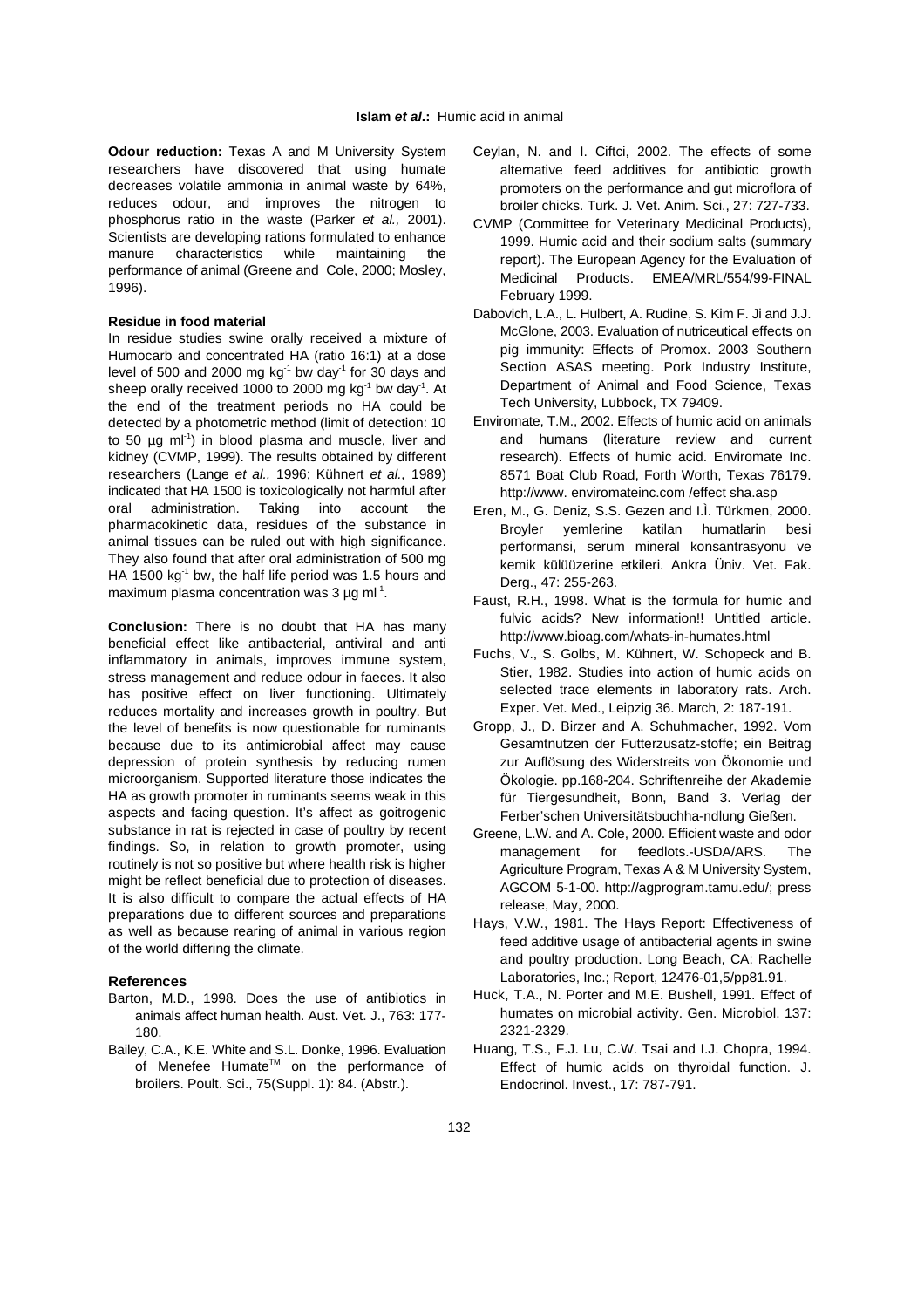- HuminTech., 2004. Huminfeed-Tierfutterzusätze and Laub, R., 1998a. Acute systemic toxicity studies of Veterinär Medizin and Huminsäure Basierende Produkte. Humintech®Humintech GmbH, Heerdter Landstr. 189/D, D-40549 Düsseldorf, Germany, http://www.fulvic.de/049/ani malfeeds/products/ huminfeed.html http://www.fulvic.de/049/ animalfeeds/ products/huminfeed.html
- Humet Product Documentation and Technical Information, 1999. Horizon Multiplan LTD.: Budapest, 1999.
- Iubitskaia, N.S. and E.M. Ivanov, 1999. Sodium humate in the treatment of osteoarthrosis patients. Vopr Kurortol Fizioter Lech Fiz Kult., 5: 22-24.
- Jankowski, A., B. Nienartowicz, B. Polañska and A. Lewandowicz-Uszyñska, 1993. A randomised, double-blind study on the efficacy of Totpa Torf Preparation (TTP) in the treatment of recurrent respiratory tract infections. Arch. Immunol. Ther. Expt., 41: 95-97.
- Kocabagli, N., M. Alp, N. Acar and R. Kahraman, 2002. The effects of dietary humate supplementation on broiler growth and carcass yield. Poult. Sci., 81: 227-230.
- Kühnert, V.M., V. Fuchs and S. Golbs, 1982. Chemical characterisation and pharmacologico-toxicological peculiarities of humic acid. Arch. Exp. Veterinarmed. Leipzig, 36: 169-177.
- Kühnert, V.M., K.P. Bartels, S. Kröll and N. Lange, 1991. Huminsäurehaltige Tierarzneimittel in Therapie and Prophylaxe bei gastrointestinalen Erkrankungen von Hund und Katze. Monatshefte Vet. Med., 46: 4-8.
- Kühnert, V.M., V. Fuchs and S. Golbs, 1989. Pharmakologish-toxikologische Eigenshaften von Huminsäuren und ihre Wirkungsprofile für eine veterinarmedizinische Therapie. Deutsche Tierärztl. Wschr, 96: 3-10.
- Knocking, R., 1991. Interaction of humic acids and humic acid like polymers with herpes simplex virus type 1. Humic Substances in the Aquatic and Terrestrial Environment, Berlin, pp: 408-412.
- Kreutz, and W. Schlikekewey, 1992. Effects of Implanted bovine calcium hydroxyapatite with humate. Arch. Orthop. Trauma Surg, 111: 259-264.
- Khachatourians, G.G., 1998. Agricultural use of antibiotics and the evolution and transfer of antibiotic-resistant bacteria. Can. Med. Assoc. J., 159: 1129-1136.
- Lange, N., M. Kühnert, A. Haase, H. Höke and B. Seubert, 1996. Studies concerning the resorption properties of a low molecular humic substance after single oral application to rats. Dtsch. Tierärztl. Wschr, 103: 134-135.
- Laub, R., 1995. The chemically induced inhibition of HIV-1 replication. Laub BioChem Corp., January 1995. www.laubiochem.com http://www.laubiochem.com/.
- natural product and synthetic humates. Laub BioChem Corp, August 1998. www. laubbiochem. com http:// www. laubbiochem. com/.
- Laub, R., 1998b. The chemically induced inhibition of HSV infection. Laub BioChem Corp., August 1998. www.laubiochem.com http://www.laubiochem.com/.
- Laub, R., 2000. Laub developing humate with anti-HIV, HSV, HPV and other antiviral activity. Biotechnology Information Institute, February 2000. Antiviral Drug and Vaccine Development Information, Vol. 12, No. 2. ISBN 0897-9871.
- Livestock R. US, 2003. Field trials on Dairy Cattle. ENVIROMATE Inc. 8571 Boat Club Road, Fort Worth, Texas 76178. www.livestockrus.com/ consignments/envi romate/enviromate.htm http://www.livestockrus.com/consignments/envi romate/enviromate.htm
- Lotosh, T.D., 1991. Experimental bases and prospects for the use of humic acid preparations from peat in medicine and agricultural production. Nauchnye Doki Vyss Shkoly Biol. Nauki., 10: 99-103.
- Maslinski, C., W. A. Fogel. and W. Andrzejewski, 1993. An examination of humate stimulated liver functions. Acta Pol. Pharm. 50(4-5):413-416.
- Malinowska, M.H., D. Pietraszek and E. Chabielska, 1993. Acta Pol. Pharm., 50: 507-511.
- Mosley, R., 1996. Field trials of dairy cattle. Nonpublished research. Enviromate, Inc. August 1996.
- Österberg, R. and K. Mortensen, 1994. The growth of fractal humic acids: cluster correlation and gel formation. Radiat. Environ. Biophys., 33: 269-276.
- Parks, C.W., 1998. The use of Menefee HumateTM in typical and low-crude protein diets for turkey toms and in the bioremediation of petroleumcontaminated soil amended with poultry litter as a co-substrate and nutrient source. Master's Thesis. North Carolina State University, Raleigh, NC.
- Parker, D., B. Auvermann and W. Greene, 2001. Effect of chemical treatments, ration composition and feeding strategies on gaseous emissions and odor potential of cattle feedyards. Pre-publication Texas A&M Extension Service, December 2001. TAMU Ag Research and Extension Ctr. Amarillo,Tx.
- Pukhova, G.G., N.A. Druzhina, L.M. Stepchenko and E.E. Chebotarev, 1987. The influence of natrium humate on animals irradiated with lethal doses. Radiobiologiia. 27: 650-653.
- Riede, U.N., G. Zeck-Kapp, N. Freudenberg, H.U. Keller and B. Seubert, 1991. Humate induced activation of human granulocytes. Virchows Arch B Cell Pathol Incl Mol. Pathol., 60: 27-34.
- Schiller, F., R. Klöcking, P. Wutzler and I. Färber, 1979. Tropical ammoniumhumat treatment of human HSV infections-Preliminary clinical results. Dermatol Monatsschr, 165: 505-509.